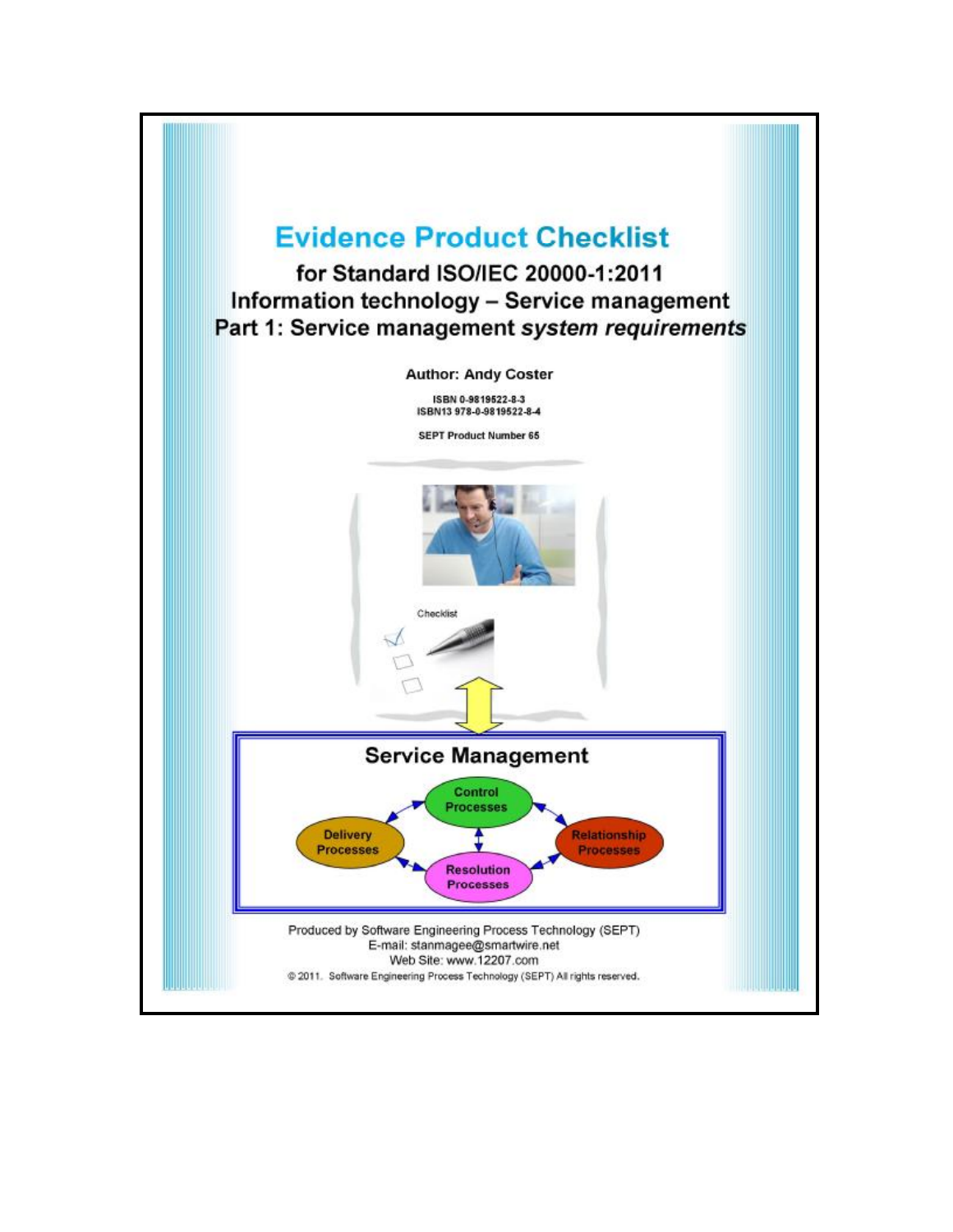# **Evidence Product Checklist for Standard ISO/IEC 20000-1:2011**  *Information technology –Service management –Part 1: Service management system requirements*

**0-9819522-8-3 978-0-9819522-8-4** 

**SEPT Product Number 65**

11/29/2011 1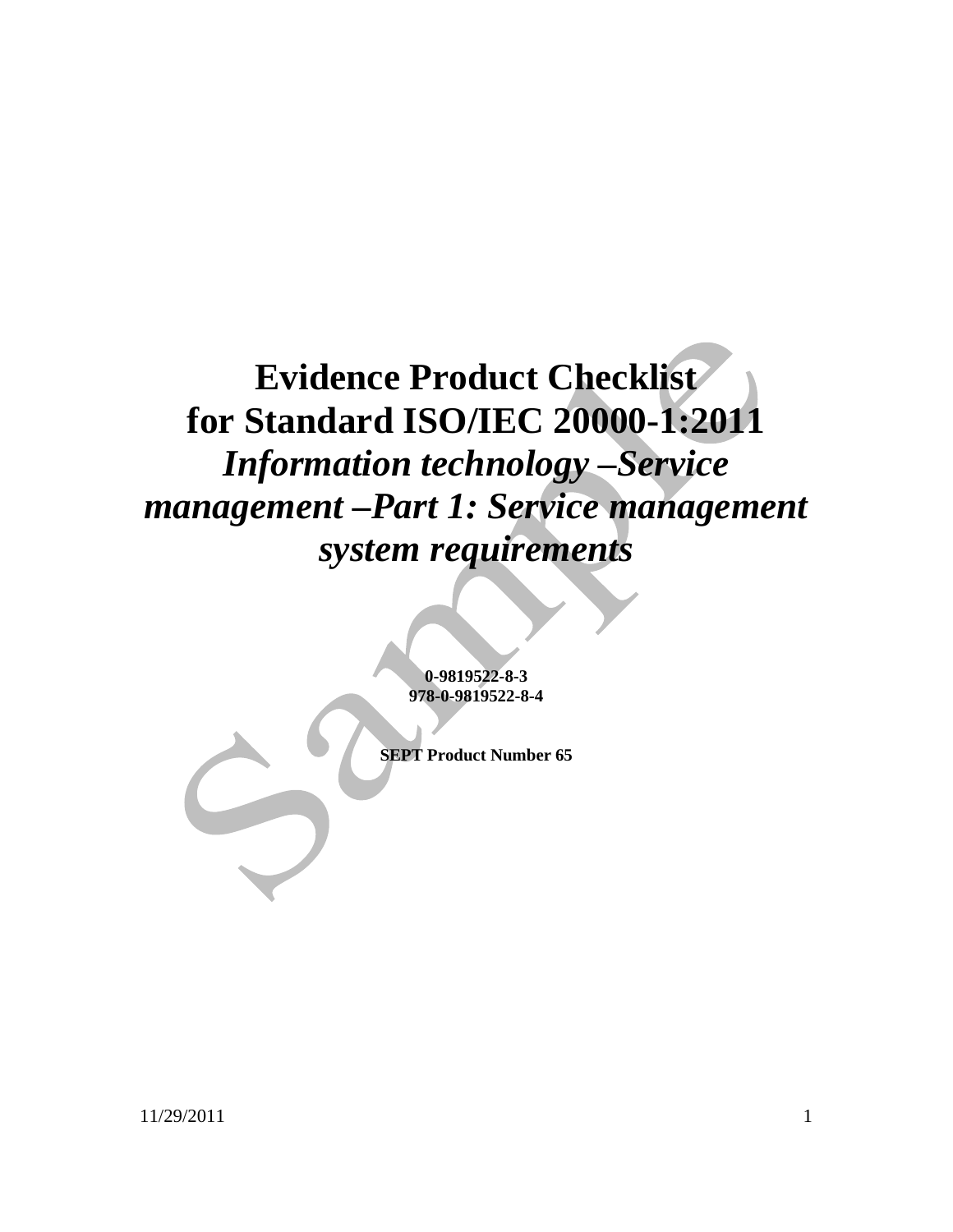# **Evidence Product Checklist for Standard ISO/IEC 20000-1:2011**  *Information technology –Service management –Part 1: Service management system requirements*

ISBN **0-9819522-8-3**  ISBN13 **978-0-9819522-8-4**

Author: Andy Coster, CCP

#### **SEPT Product Number 65**

Produced by Software Engineering Process Technology (SEPT) 2725 NW Pine Cone Drive Issaquah, WA. 98027 Tel. 425-391-2344 E-mail: [Stanmagee@smartwire.net](mailto:Stanmagee@smartwire.net) Web Site: [www.12207.com](http://www.12207.com)

11/29/2011 2 © 2004-2011.Software Engineering Process Technology (SEPT) All rights reserved-a.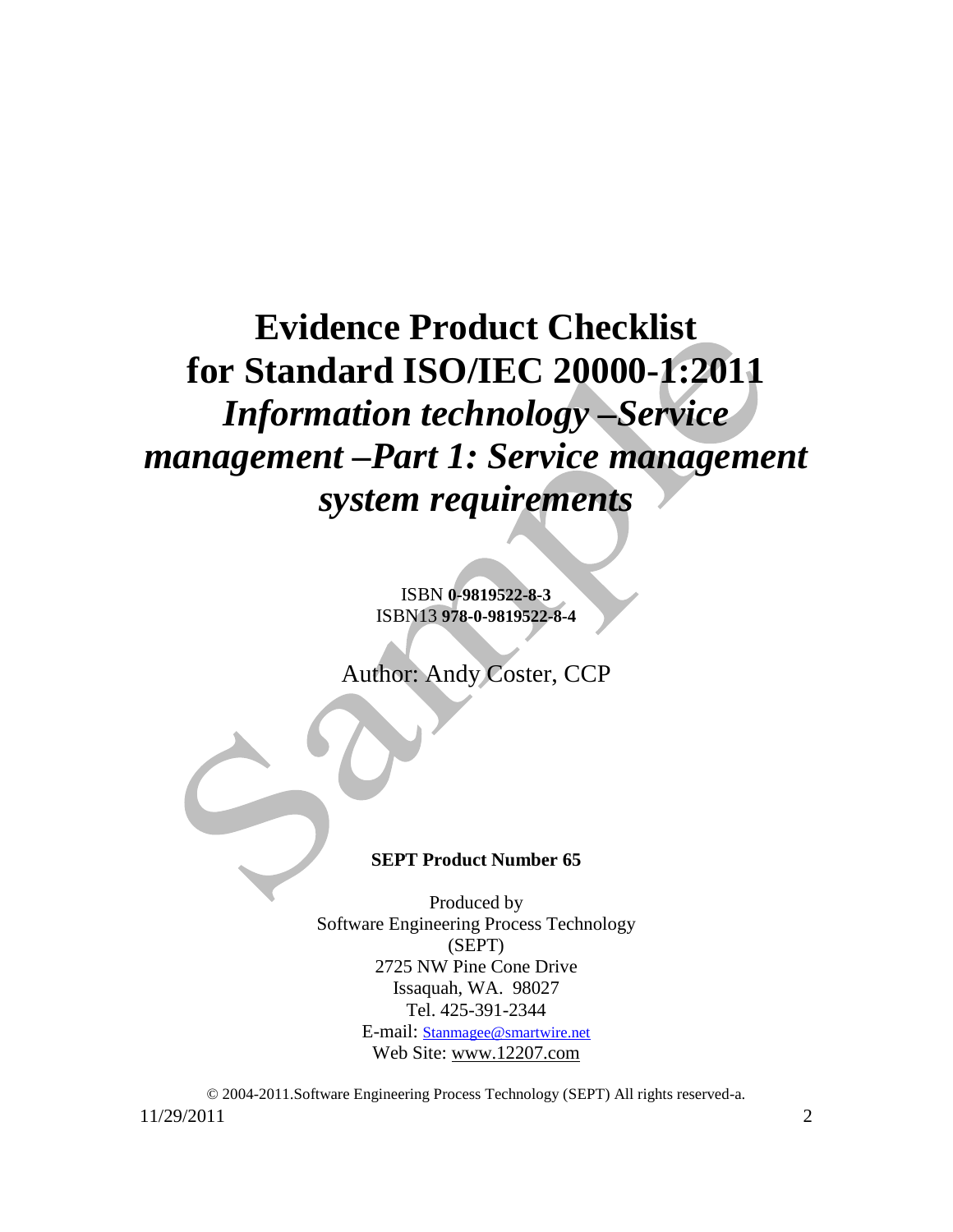# ISO/IEC Standard 20000-1:2011 Evidence Product Checklist

#### **Overview of-Information technology - Service management - Part 1: Service management system requirements**

ISO/IEC 20000-1:2011 is a service management system (SMS) standard. It specifies requirements for the service provider to plan, establish, implement, operate, monitor, review, maintain and improve an SMS. The requirements include the design, transition, delivery and improvement of services to fulfill agreed service requirements. ISO/IEC 20000-1:2011 can be used by:

- an organization seeking services from service providers and requiring assurance that their service requirements will be fulfilled;
- an organization that requires a consistent approach by all its service providers, including those in a supply chain;
- a service provider that intends to demonstrate its capability for the design, transition, delivery and improvement of services that fulfill service requirements;
- a service provider to monitor, measure and review its service management processes and services;
- a service provider to improve the design, transition, delivery and improvement of services through the effective implementation and operation of the SMS;
- An assessor or auditor as the criteria for a conformity assessment of a service provider's SMS to the requirements in ISO/IEC 20000-1:2011.

ISO/IEC 20000-1:2011 promotes the adoption of an integrated process approach to effectively deliver managed services to meet business and customer requirements. For an organization to function effectively it has to identify and manage numerous linked activities. Co-ordinated integration and implementation of the service management processes provides the ongoing control, greater efficiency and opportunities for continual improvement.

Organizations require increasingly advanced facilities (at minimum cost) to meet their business needs. With the increasing dependencies in support services and the diverse range of technologies available, service providers can struggle to maintain high levels of customer service. Working reactively, they spend too little time planning, training, reviewing, investigating, and working with customers. The result is a failure to adopt structured, proactive working practices. Those same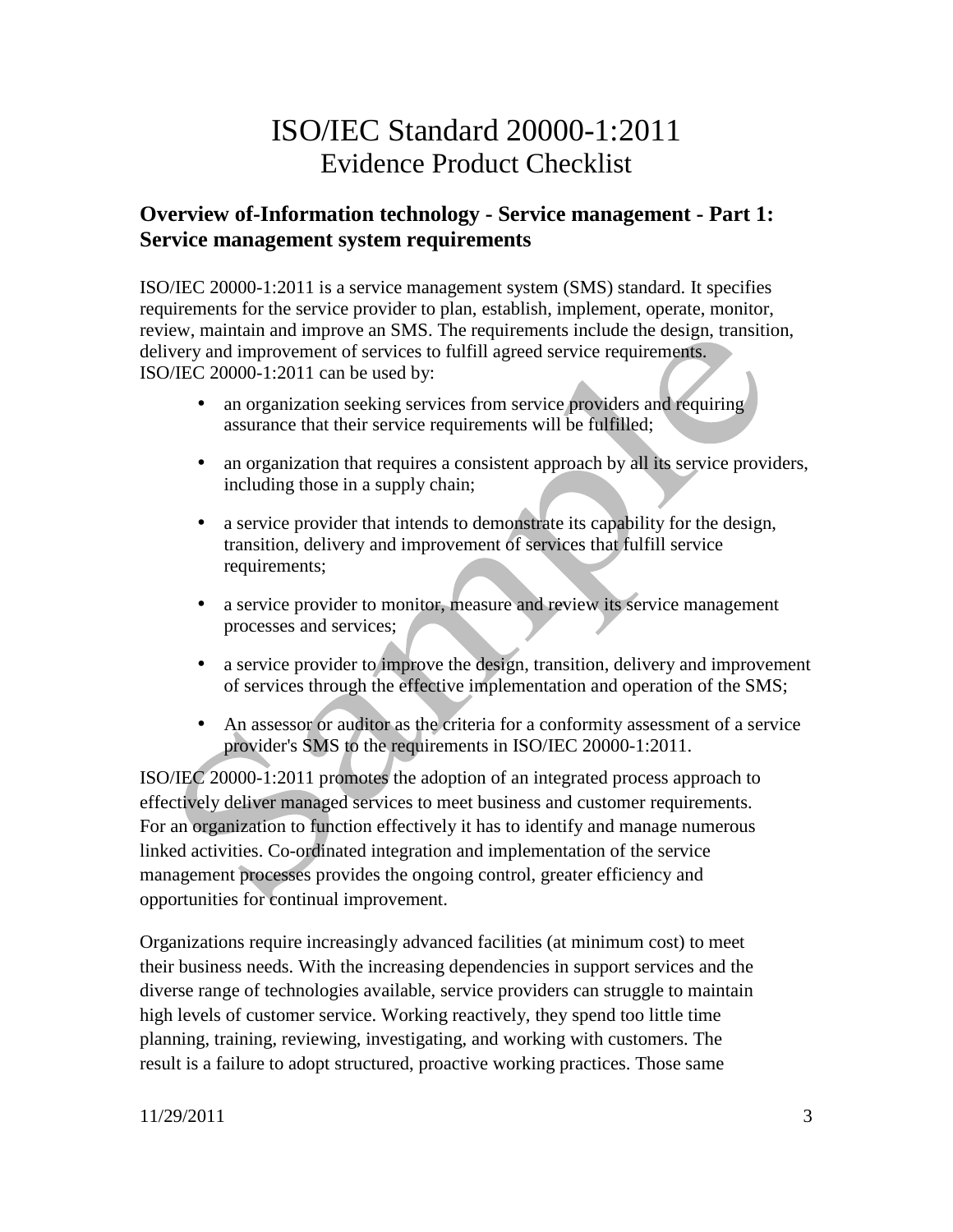service providers are being asked for improved quality, lower costs, greater flexibility, and faster response to customers.

In contrast, effective service management delivers high levels of customer service and customer satisfaction. It also recognizes that services and service management are essential to helping organizations generate revenue and be cost-effective. The ISO/IEC 20000 series enables service providers to understand how to enhance the quality of service delivered to their customers, both internal and external.

The ISO/IEC 20000 series draws a distinction between the best practices of processes, which are independent of organizational form or size and organizational names and structures. The ISO/IEC 20000 series applies to both large and small service providers, and the requirements for best practice service management processes are independent of the service provider's organizational form. These service management processes deliver the best possible service to meet a customer's business needs within agreed resource levels, i.e. service that is professional, cost-effective and with risks which are understood and managed.

### **Difference between the 2011 version and the 2005 version**

The 2011 standard contains:

- A method of defining the scope of the service management system
- Change of terminology to reflect global usage of the standard
- Clarification of the processes operated by others in the system
- Closer alignment to ISO 9001 and ISO/IEC 27001
- Defining that the PDCA methodology applies to the service management system
- Put all management system requirements in one clause
- Requirements for the design and migration of new and changed services
- Update of the definition section of the standard
- Use of a new term "service management system"

## **Overview of the Checklist**

The process of defining what is necessary for compliance with a service management process standard such as "ISO/IEC Standard 20000-1:2011" is often confusing and laborious because the directions contained in the standards are unclear or ambiguous. To aid in determining what is actually "required" by the document in the way of physical evidence of compliance, the experts at SEPT have produced this checklist. This checklist is constructed around a classification scheme of physical evidence comprised of policies, procedures, plans, records, documents, audits, and reviews. There must be an accompanying recordsof some type when an audit or review has been accomplished. This record would define the findings of the review or audit and any corrective action to be taken. For the sake of brevity this checklist does not call out a separate record for each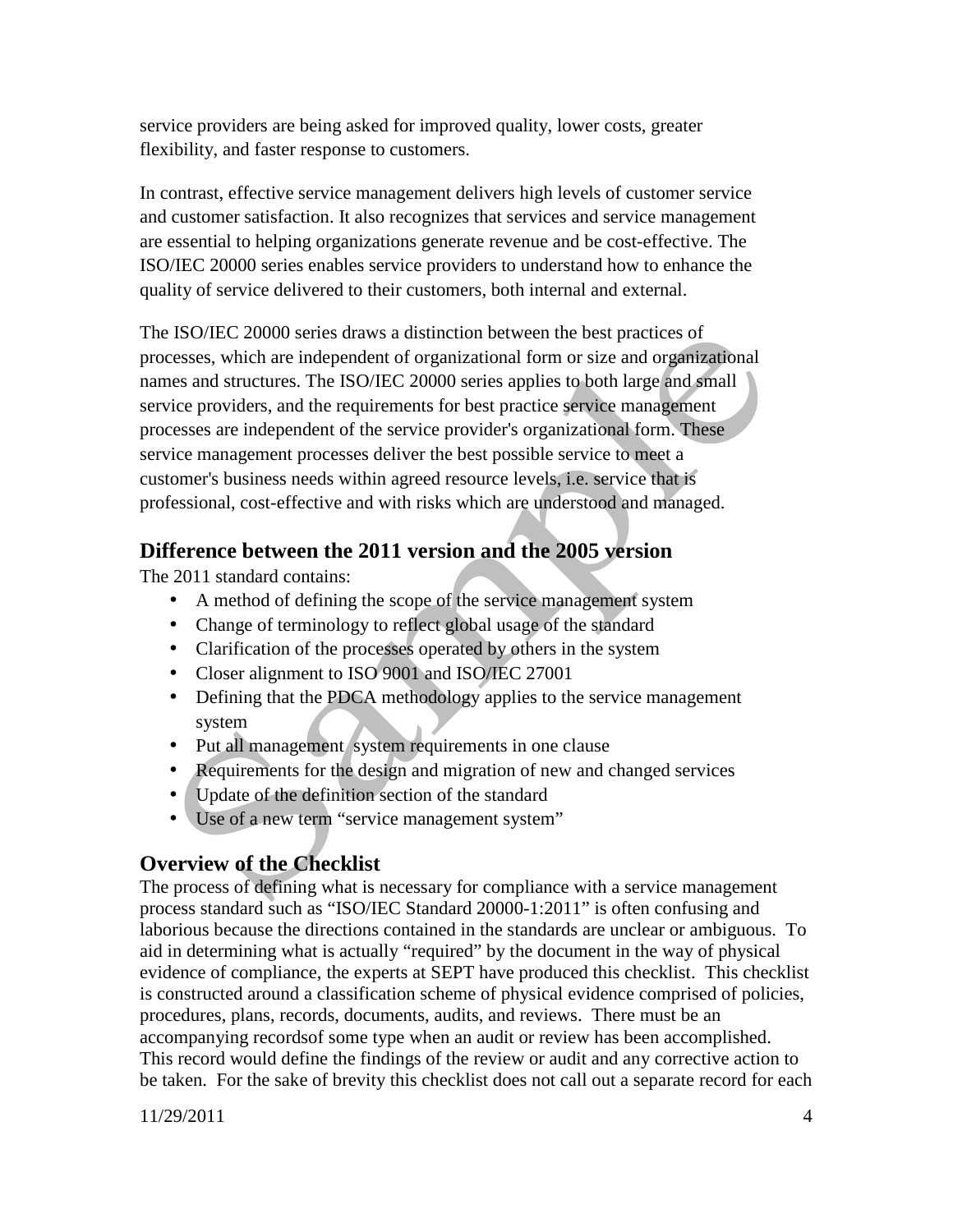review or audit. All procedures should be reviewed but the checklist does not call out a review for each procedure, unless the standard calls out the procedure review. In this checklist, "manuals, reports, scripts and specifications" are included in the document category. When the subject standard references another standard for physical evidence, the checklist does not call out the full requirements of the referenced standard, only the expected physical evidence that should be available.

The author has carefully reviewed the document "ISO/IEC Standard 20000-1:2011 and defined the physical evidence required based upon this classification scheme. SEPT has conducted a second review of the complete list to ensure that the documents' producers did not leave out a physical piece of evidence that a "reasonable person" would expect to find. It could certainly be argued that if the document did not call it out then it is not required; however if the standard was used by an organization to improve its process, then it would make sense to recognize missing documents. Therefore, there are documents specified in this checklist that are implied by the standard or in common use in software engineering, though not specifically called out in the document, and they are designated by an asterisk (\*) throughout this checklist. If a document is called out more than one time, only the first reference is stipulated. There are occasional situations in which a procedure or document is not necessarily separate and could be contained within another document. For example, the "Service Management Audit Plan could be a separate plan or part of the Service Management Plan. It would all depend of the size of the company and project. The author has called out these individual items separately to ensure that the organization does not overlook any facet of physical evidence. If the organization does not require a separate document, and an item can be a subset of another document or record, then this fact should be denoted in the detail section of the checklist for that item. This should be done in the form of a statement reflecting that the information for this document may be found in section XX of Document XYZ. If the organizational requirements do not call for this physical evidence for a particular project, this should also be denoted with a statement reflecting that this physical evidence is not required and why. The reasons for the evidence not being required should be clearly presented in this statement. Further details on this step are provided in the Detail Steps section of the introduction. The size of these documents could vary from paragraphs to volumes depending upon the size and complexity of the project or business requirements.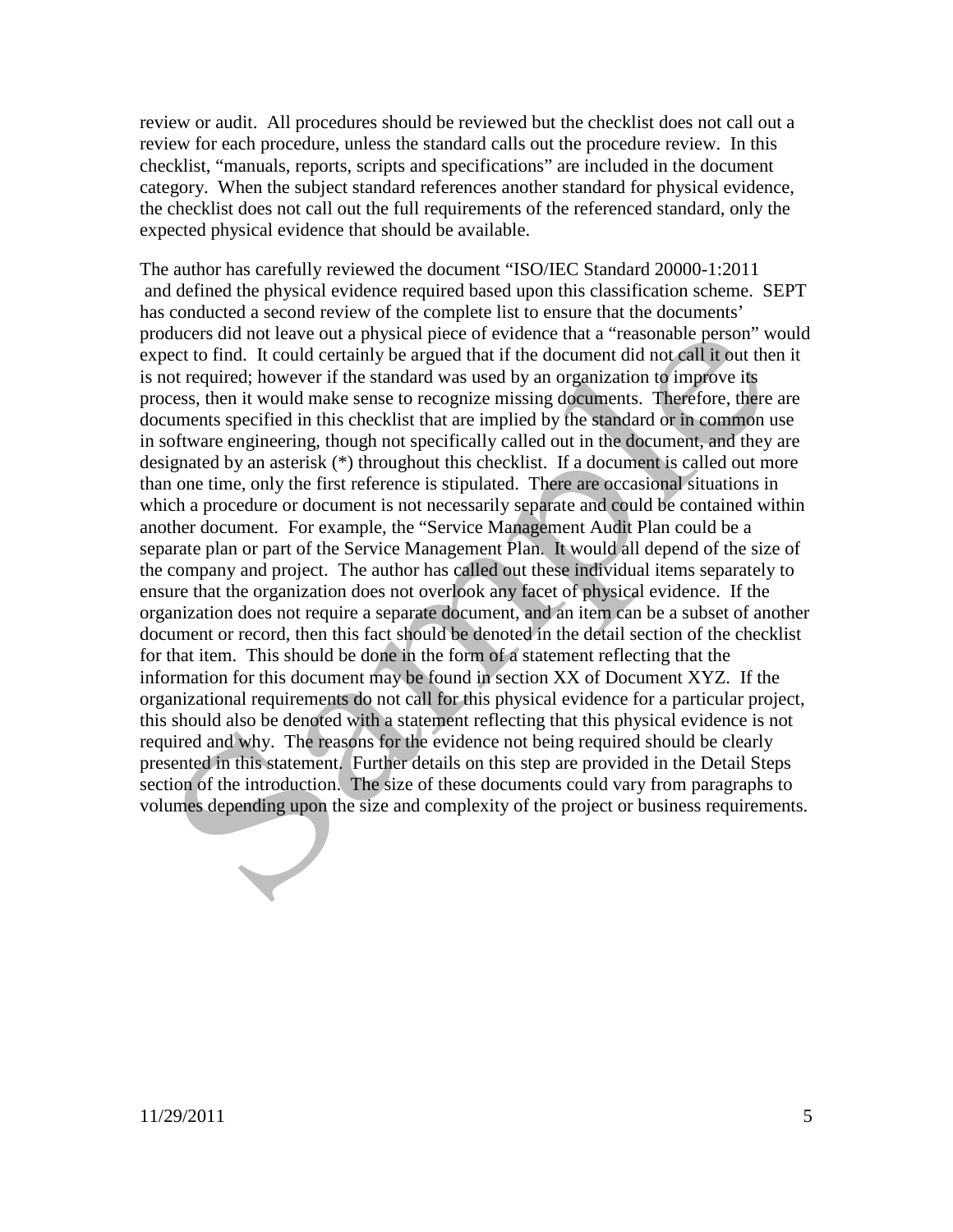#### **Checklist Preparation Steps**

This checklist was prepared by analyzing each clause of this document for the key words that signify a:

- Policy
- Procedure
- Plan
- Record
- Document (including Manuals, and Specifications)
- Audit
- Review

This checklist specifies evidence that is unique. After reviewing the completed document, the second review was conducted from a common sense "reasonable man" approach: If a document or other piece of evidence appeared to be required, but was not called out in the document, then it is added with an asterisk (\*Suggested Item) after its notation in the checklist. This notation is listed in the footnotes for each section. The information was then transferred into checklist tables, based on the type of product or evidence.

#### **Using the Checklist**

When a company is planning to use "ISO/IEC 20000-1:2011". If the company's present process does not address an ISO/IEC 20000-1:2011 standard product, then this question should be asked: Is the evidence product required for the type of business of the company? If in the view of the company the evidence is not required, the rationale should be documented and inserted in the checklist and quality manual. This rationale should pass "*the reasonable person rule*." If the evidence is required, plans should be prepared to address the missing item(s).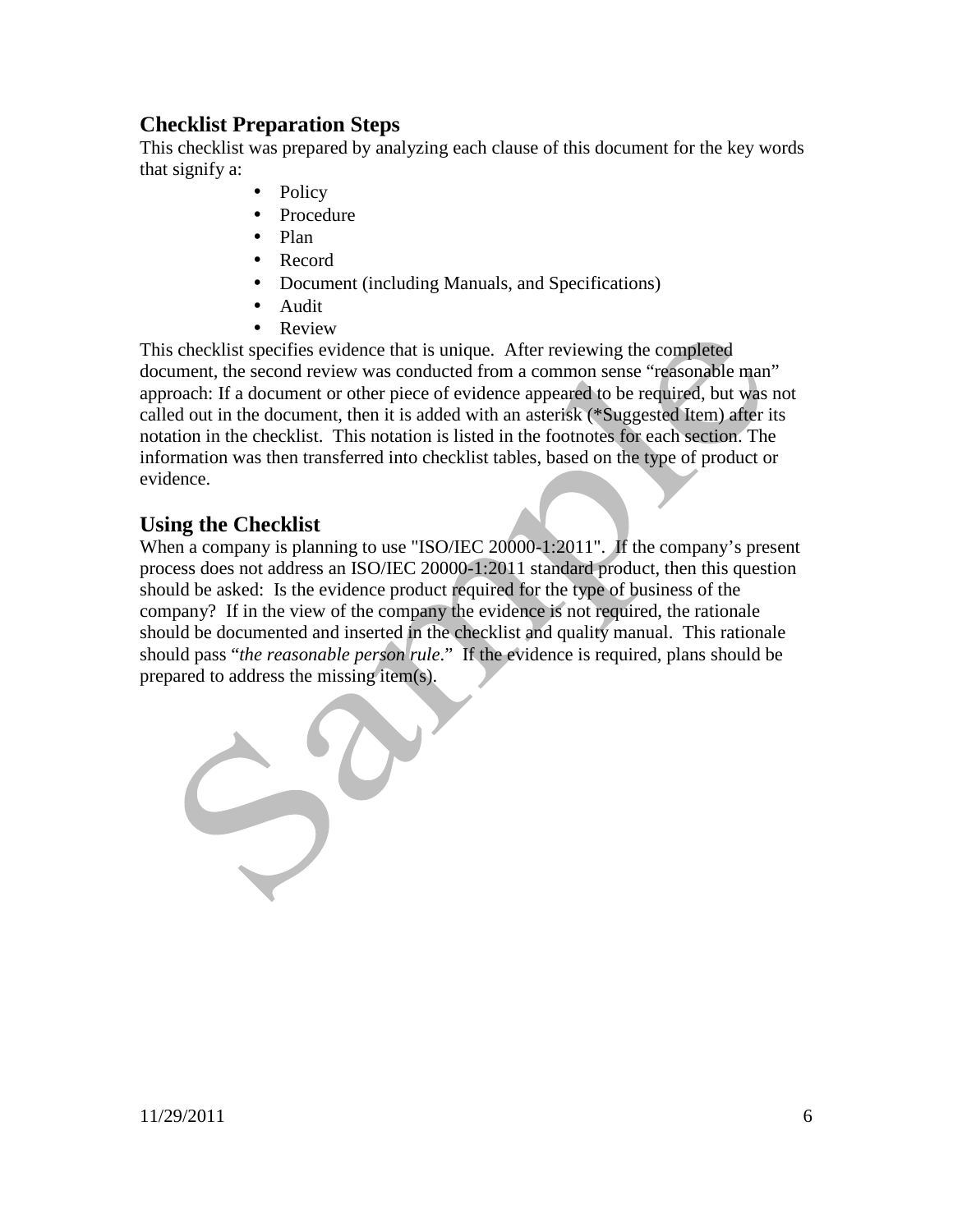### **Detail Steps**

An organization should compare the proposed output of their organization against the checklist. In doing this, they will find one of five conditions that exist for each item listed in the checklist. The following five conditions and the actions required by these conditions are listed in the table below.

|    | <b>Condition</b>                            | <b>Action Required</b>                     |
|----|---------------------------------------------|--------------------------------------------|
| 1. | The title of the documented evidence        | Record in the checklist that the           |
|    | specified by the checklist (document,       | organization is compliant.                 |
|    | plan, etc.) agrees with the title of the    |                                            |
|    | evidence being planned by the               |                                            |
|    | organization.                               |                                            |
| 2. | The title of the documented evidence        | Record in the checklist the evidence title |
|    | specified by the checklist (document, etc.) | the organization uses and record that the  |
|    | disagrees with the title of the evidence    | organization is compliant, and the         |
|    | planned by the organization but the         | evidence is the same although the title is |
|    | content is the same.                        | different.                                 |
| 3. | The title of the documented evidence        | Record in the checklist the title of the   |
|    | specified by the checklist (document, etc.) | evidence (document, etc.) in which this    |
|    | is combined with another piece of           | information is contained.                  |
|    | evidence.                                   |                                            |
| 4. | The title of the documented evidence        | Record in the checklist that the evidence  |
|    | specified by the checklist (document, etc.) | is not required and the rationale for this |
|    | <i>is not planned</i> by the organization   | decision.                                  |
|    | because it is not required.                 |                                            |
| 5. | The title of the documented evidence        | Record in the checklist when this          |
|    | called out by the checklist (document,      | evidence will be planned and reference a   |
|    | etc.) is not planned by the organization    | plan for accomplishing the task.           |
|    | and should be planned by it.                |                                            |
|    |                                             |                                            |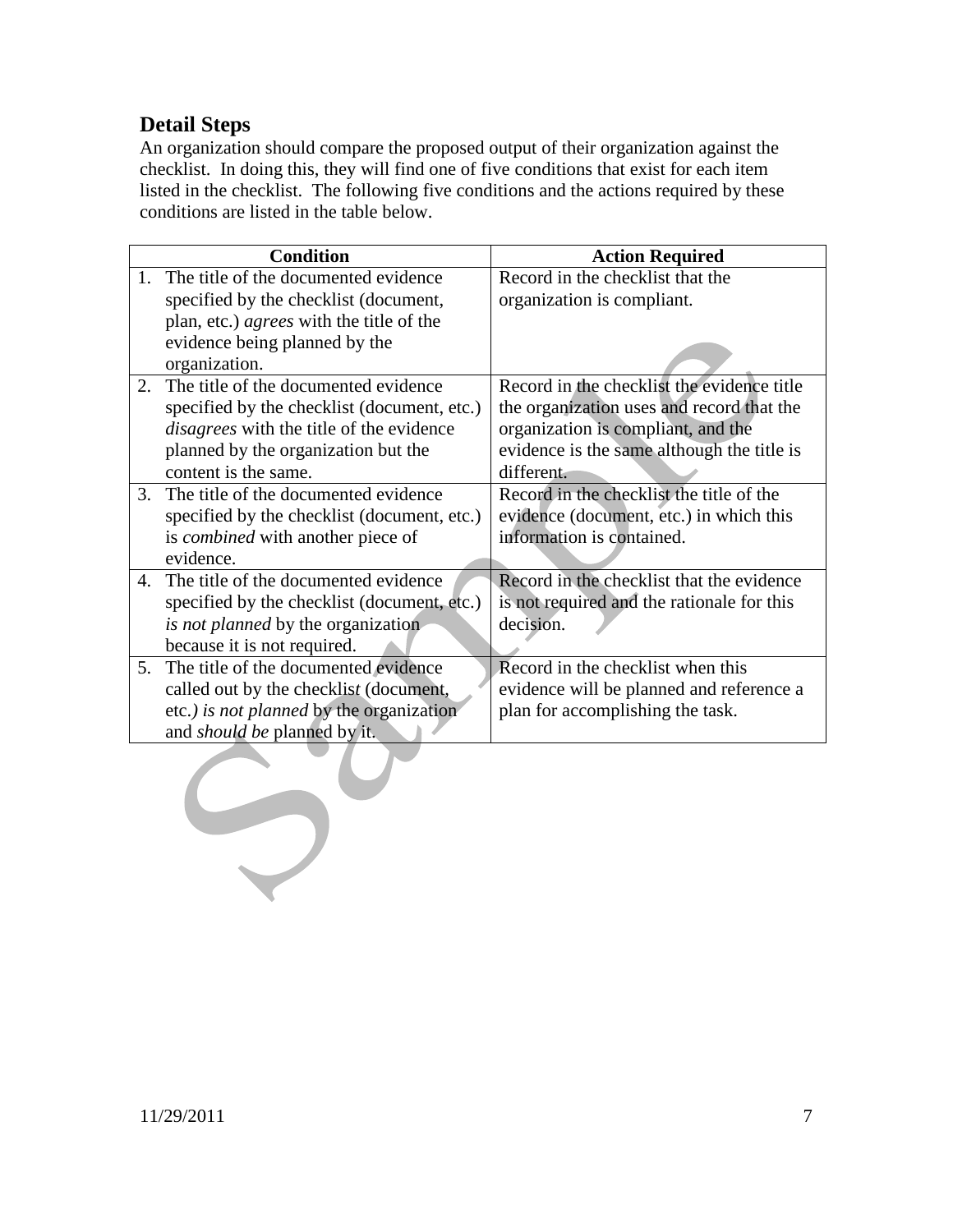#### **Components of the Checklist**

This checklist is composed of 8 sections:

- Section 1. Introduction
- Section 2. Checklist of all required and suggested "ISO/IEC 20000-1:2011" evidence products.
- Sections 3-8. Individual checklists for each evidence type.
- Section 9. "About the Author"

#### **Product Support**

All reasonable questions concerning this checklist or its use will be addressed free of charge for 60 days from time of purchase, up to a maximum of 4 hours consultation time.

#### **Warranties and Liability**

Software Engineering Process Technology (SEPT) makes no warranties implied or stated with respect to this checklist, and it is provided on an "*as is"* basis. SEPT will have no liability for any indirect, incidental, special or consequential damages or any loss of revenue or profits arising under, or with respect to the use of this document.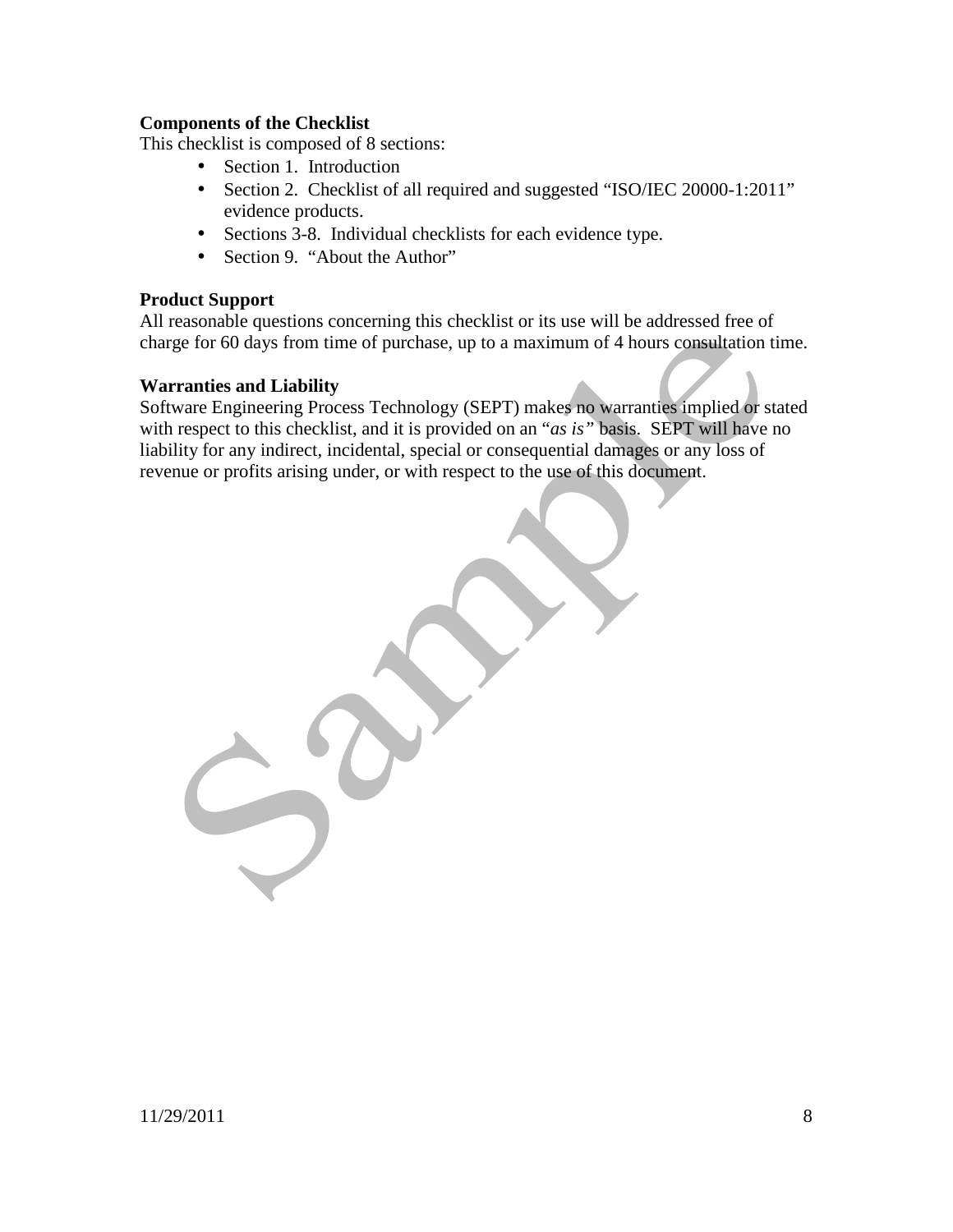# **Section 2 ISO/IEC 20000-1:2011 Evidence Products Checklist by Clause**

| <b>ISO/IEC 20000-1:2011 Clause</b><br><b>Number and Name</b> | Policies and<br>Procedures | Plans | Records | Documents | <b>Audits</b> and<br>Reviews |
|--------------------------------------------------------------|----------------------------|-------|---------|-----------|------------------------------|
| 4Service management                                          |                            |       |         |           |                              |
| system general                                               |                            |       |         |           |                              |
| requirements                                                 |                            |       |         |           |                              |
| 4.1 Management responsibility                                |                            |       |         |           |                              |
|                                                              |                            |       |         |           |                              |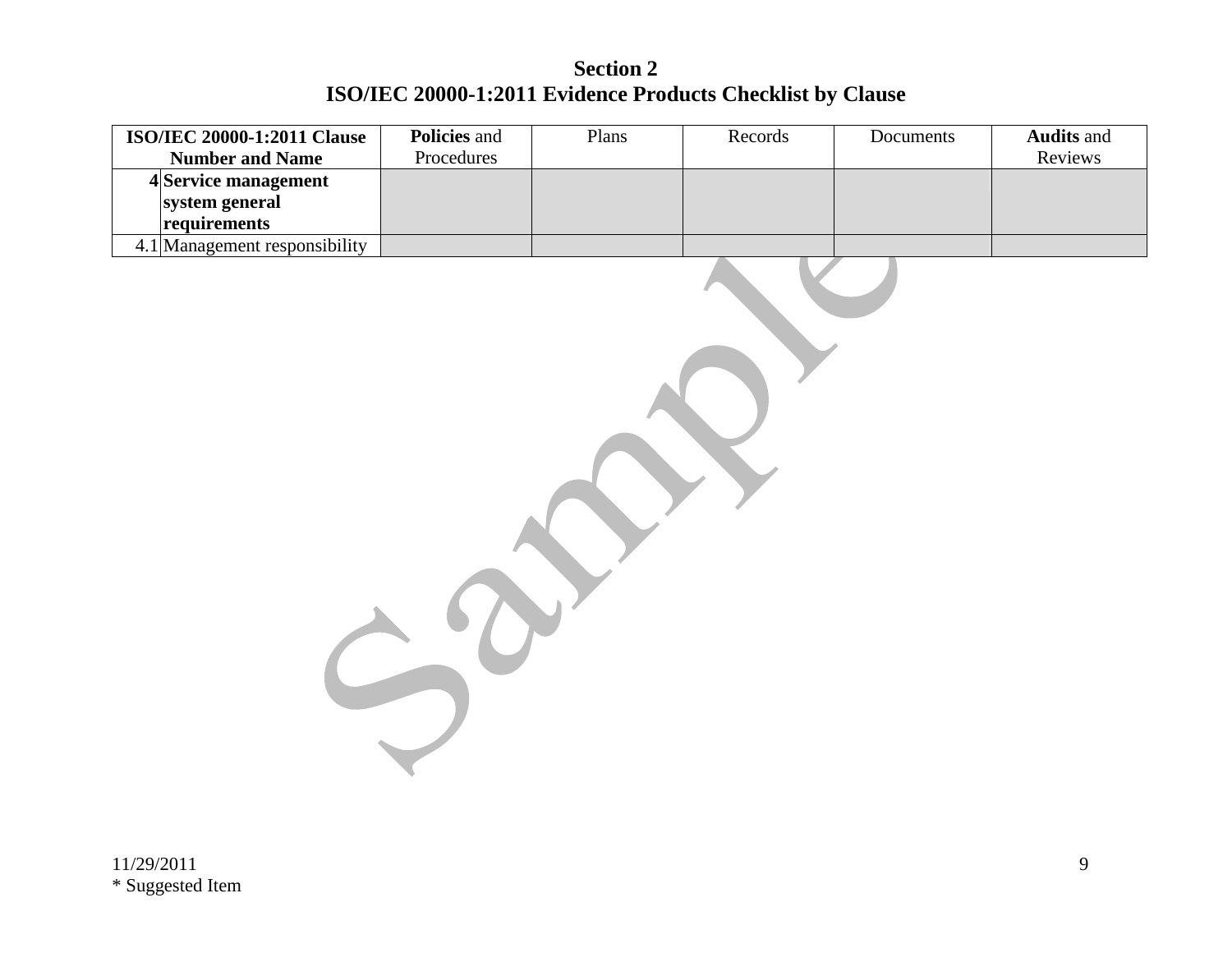**Section 2 ISO/IEC 20000-1:2011 Evidence Products Checklist by Clause** 

| <b>ISO/IEC 20000-1:2011 Clause</b> | <b>Policies</b> and                                                                                                                                                                                                                                                                                                                                                                                                                                        | Plans                                                                                                                                                                      | Records | Documents                                                                                                                | <b>Audits and</b>                                                                                                                                                                                                                                                                                                                                                                                                                                                                       |
|------------------------------------|------------------------------------------------------------------------------------------------------------------------------------------------------------------------------------------------------------------------------------------------------------------------------------------------------------------------------------------------------------------------------------------------------------------------------------------------------------|----------------------------------------------------------------------------------------------------------------------------------------------------------------------------|---------|--------------------------------------------------------------------------------------------------------------------------|-----------------------------------------------------------------------------------------------------------------------------------------------------------------------------------------------------------------------------------------------------------------------------------------------------------------------------------------------------------------------------------------------------------------------------------------------------------------------------------------|
| <b>Number and Name</b>             | Procedures                                                                                                                                                                                                                                                                                                                                                                                                                                                 |                                                                                                                                                                            |         |                                                                                                                          | Reviews                                                                                                                                                                                                                                                                                                                                                                                                                                                                                 |
| 4.1.1 Management commitment        | Service<br>$\bullet$<br>Management<br>Communication<br>Plan<br>Procedure*<br>Service<br>$\bullet$<br>Management<br>Plan<br>Procedure*<br>Service<br>$\bullet$<br>Management<br><b>Resource Plan</b><br>Procedure*<br>Service<br>$\bullet$<br>Management<br>Scope and<br>Objectives<br>Document<br>Procedure*<br><b>Service</b><br><b>Management</b><br><b>Statutory,</b><br><b>Regulatory</b><br>and<br><b>Contractual</b><br>Requirement<br><b>Policy</b> | Service<br>$\bullet$<br>Management<br>Communication<br>$Plan*$<br>Service<br>$\bullet$<br>Management<br>Plan<br>Service<br>$\bullet$<br>Management<br><b>Resource Plan</b> |         | Service<br>Management<br>Scope and<br>Objectives<br>Document*<br>Service<br>Management<br><b>System Risk</b><br>Document | Service<br>$\bullet$<br>Management<br>Communication<br>Plan Review*<br>Service<br>$\bullet$<br>Management<br>Plan Review*<br>Service<br>$\bullet$<br>Management<br><b>Resource Plan</b><br>Review*<br>Service<br>$\bullet$<br>Management<br><b>Resource Plan</b><br>Review*<br>Service<br>Management<br>Scope and<br>Objectives<br>Document<br>Review*<br>Service<br>Management<br>System<br>Reviews<br>Service<br>$\bullet$<br>Management<br><b>System Risk</b><br>Document<br>Review* |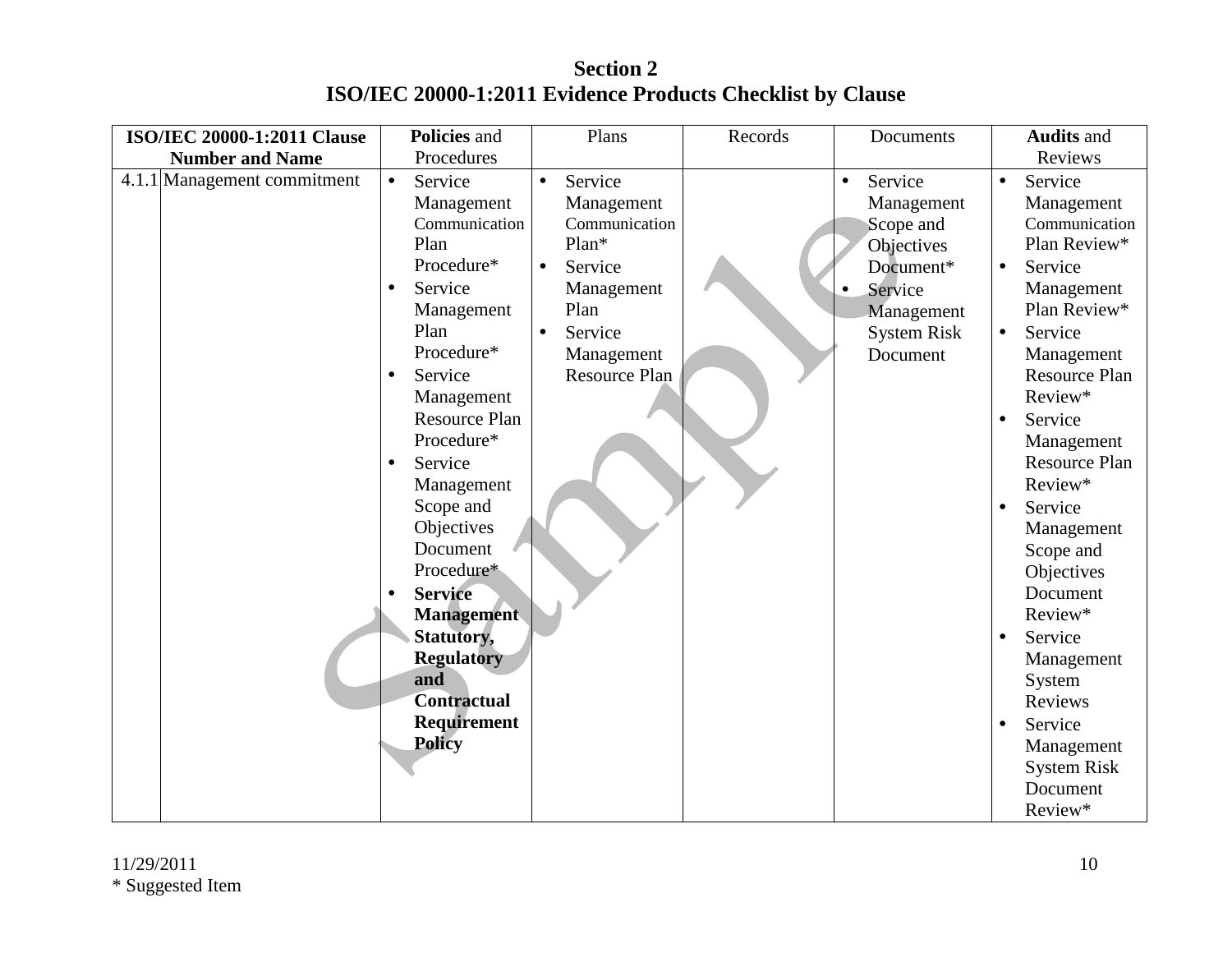**Section 2 ISO/IEC 20000-1:2011 Evidence Products Checklist by Clause** 

| <b>ISO/IEC 20000-1:2011 Clause</b>     | Policies and                 | Plans | Records | Documents            | <b>Audits and</b>    |
|----------------------------------------|------------------------------|-------|---------|----------------------|----------------------|
| <b>Number and Name</b>                 | Procedures                   |       |         |                      | Reviews              |
| 4.1.1 Management commitment<br>(Cont.) | <b>Service</b><br>$\bullet$  |       |         |                      |                      |
|                                        | <b>Management</b>            |       |         |                      |                      |
|                                        | <b>System Policy</b>         |       |         |                      |                      |
|                                        | Service<br>$\bullet$         |       |         |                      |                      |
|                                        | Management                   |       |         |                      |                      |
|                                        | <b>System Risk</b>           |       |         |                      |                      |
|                                        | Document<br>Procedure*       |       |         |                      |                      |
|                                        |                              |       |         |                      |                      |
| 4.1.2 Service management policy        | <b>Service</b><br>l.         |       |         |                      | Service              |
|                                        | <b>Management</b>            |       |         |                      | Management           |
|                                        | <b>System</b>                |       |         |                      | System               |
|                                        | Improvement                  |       |         |                      | Improvement          |
|                                        | <b>Policy</b>                |       |         |                      | Policy Review        |
| 4.1.3 Authority, responsibility        | Communication<br>$\bullet$   |       |         | Service<br>$\bullet$ | Service<br>$\bullet$ |
| and communication                      | of Service                   |       |         | Management           | Management           |
|                                        | Management                   |       |         | System               | System               |
|                                        | System                       |       |         | Authorities and      | Authorities and      |
|                                        | Procedure                    |       |         | Responsibilities     | Responsibilities     |
|                                        | Service<br>$\bullet$         |       |         | Document             | Document             |
|                                        | Management                   |       |         |                      | Review*              |
|                                        | System                       |       |         |                      |                      |
|                                        | Authorities and              |       |         |                      |                      |
|                                        | Responsibilities<br>Document |       |         |                      |                      |
|                                        | Procedure*                   |       |         |                      |                      |
|                                        |                              |       |         |                      |                      |
|                                        |                              |       |         |                      |                      |
|                                        |                              |       |         |                      |                      |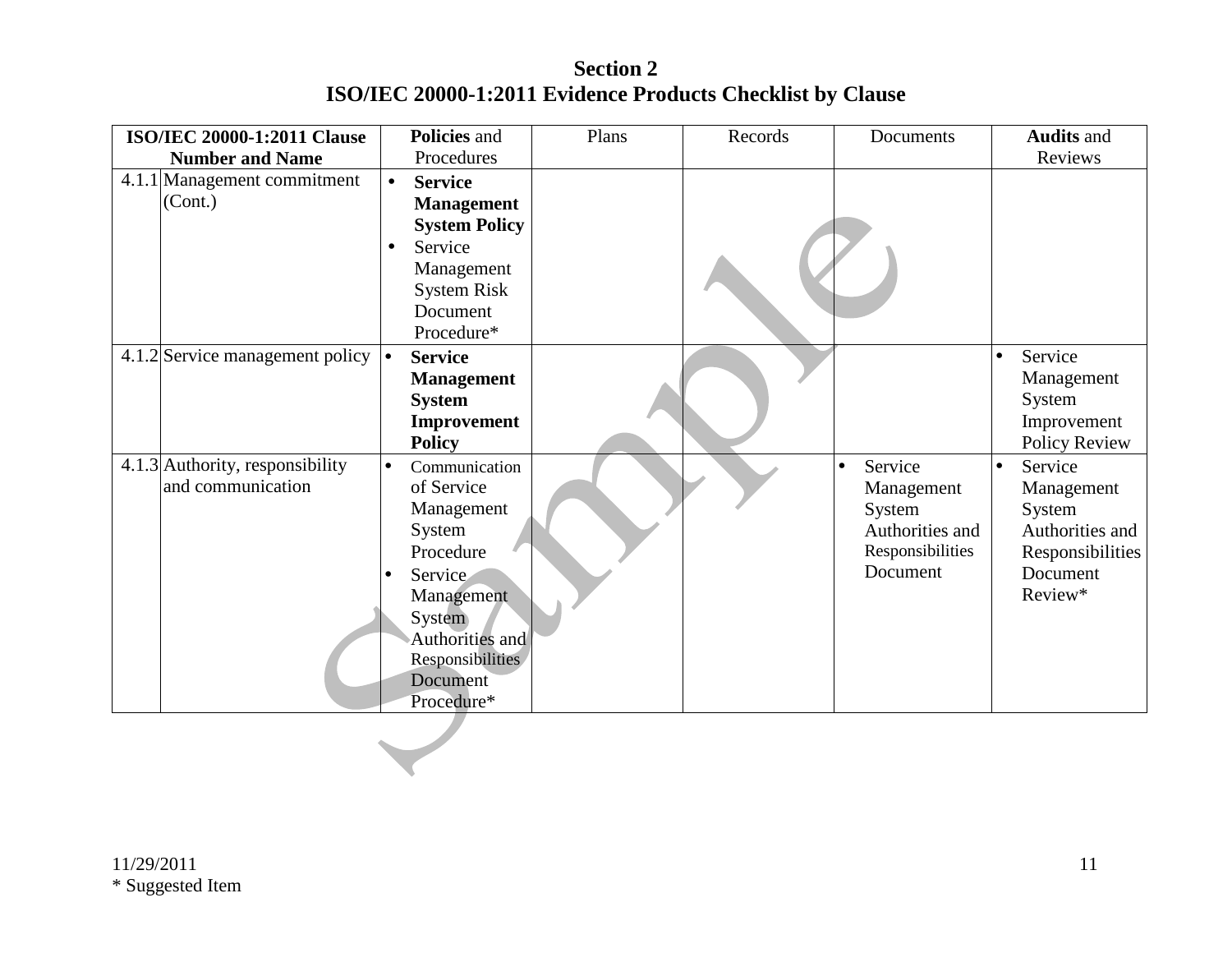**Section 2 ISO/IEC 20000-1:2011 Evidence Products Checklist by Clause** 

| ISO/IEC 20000-1:2011 Clause                           | Policies and         | Plans | Records               | Documents               | <b>Audits and</b>       |
|-------------------------------------------------------|----------------------|-------|-----------------------|-------------------------|-------------------------|
| <b>Number and Name</b>                                | Procedures           |       |                       |                         | Reviews                 |
| 4.1.4 Management representative $\vert \bullet \vert$ | Asset                |       | Customer<br>$\bullet$ | Management<br>$\bullet$ | $\bullet$<br>Management |
|                                                       | Management           |       | Satisfaction          | Representative          | Representative          |
|                                                       | Procedure            |       | Review                | Appointment             | Appointment             |
|                                                       | Management           |       | Records*              | Document*               | Document                |
|                                                       | Representative       |       | Performance           | Management              | Review*                 |
|                                                       | Appointment          |       | and                   | Representative          | $\bullet$<br>Management |
|                                                       | Document             |       | Improvement           | Report                  | Representative          |
|                                                       | Procedure*           |       | Service               | Document*               | Report                  |
|                                                       | Management           |       | Management            |                         | Document                |
|                                                       | Representative       |       | System                |                         | Review*                 |
|                                                       | Report               |       | Records               |                         |                         |
|                                                       | Document             |       | Service               |                         |                         |
|                                                       | Procedure*           |       | Fulfillment           |                         |                         |
|                                                       | Service              |       | Review                |                         |                         |
|                                                       | Management           |       | Records               |                         |                         |
|                                                       | Process              |       |                       |                         |                         |
|                                                       | Integration          |       |                       |                         |                         |
|                                                       | Procedure            |       |                       |                         |                         |
|                                                       | Service<br>$\bullet$ |       |                       |                         |                         |
|                                                       | Management           |       |                       |                         |                         |
|                                                       | Task                 |       |                       |                         |                         |
|                                                       | Assignment           |       |                       |                         |                         |
|                                                       | Procedure*           |       |                       |                         |                         |
|                                                       |                      |       |                       |                         |                         |
|                                                       |                      |       |                       |                         |                         |
|                                                       |                      |       |                       |                         |                         |
|                                                       |                      |       |                       |                         |                         |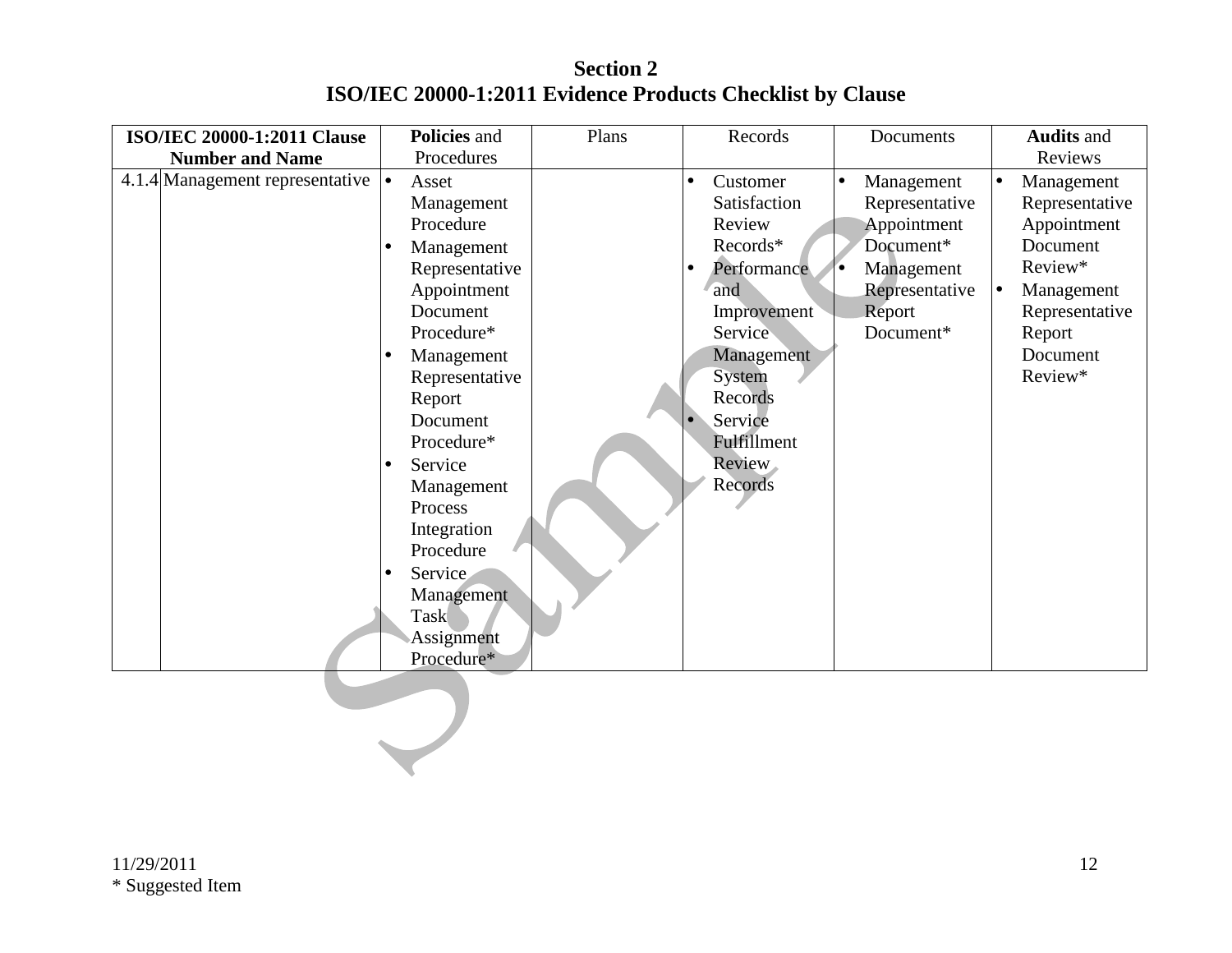**Section 2 ISO/IEC 20000-1:2011 Evidence Products Checklist by Clause** 

| <b>ISO/IEC 20000-1:2011 Clause</b> | <b>Policies and</b>               | Plans | Records | Documents                         | <b>Audits and</b>           |
|------------------------------------|-----------------------------------|-------|---------|-----------------------------------|-----------------------------|
| <b>Number and Name</b>             | Procedures                        |       |         |                                   | Reviews                     |
| 4.2 Governance of processes        | <b>Other Parties</b><br>$\bullet$ |       |         | <b>Other Parties</b><br>$\bullet$ | <b>Other Parties</b><br>le. |
| operated by other parties          | Process                           |       |         | Service                           | Service                     |
|                                    | Improvement                       |       |         | Management                        | Management                  |
|                                    | Procedure                         |       |         | Process                           | Process                     |
|                                    | <b>Other Parties</b><br>$\bullet$ |       |         | Document                          | Document                    |
|                                    | Service                           |       |         |                                   | Review*                     |
|                                    | Management                        |       |         |                                   |                             |
|                                    | Process                           |       |         |                                   |                             |
|                                    | Document                          |       |         |                                   |                             |
|                                    | Procedure*                        |       |         |                                   |                             |
|                                    | Service Level<br>$\bullet$        |       |         |                                   |                             |
|                                    | Management                        |       |         |                                   |                             |
|                                    | Procedure                         |       |         |                                   |                             |
|                                    | Supplier                          |       |         |                                   |                             |
|                                    | Management                        |       |         |                                   |                             |
|                                    | Procedure                         |       |         |                                   |                             |
| 4.3 Documentation                  |                                   |       |         |                                   |                             |
| management                         |                                   |       |         |                                   |                             |